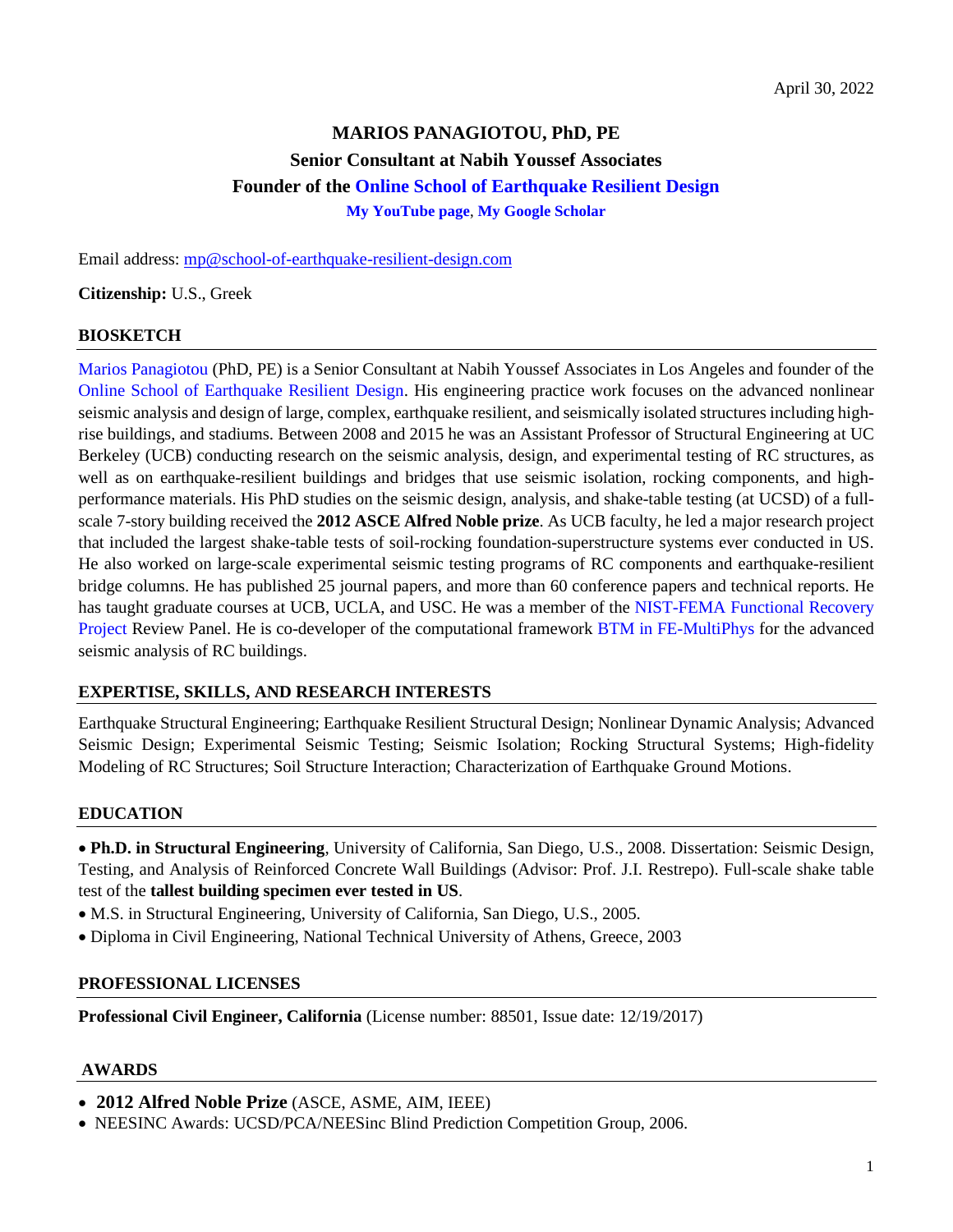#### **PROFESSIONAL SOCIETIES MEMBERSHIP**

#### ASCE, ACI, EERI, SEAOSC

#### **PROFESSIONAL AND ACADEMIC EXPERIENCE**

• **Senior Consultant at Nabih Youssef Associates (NYA), September 2015 – present**. Leading advanced nonlinear analysis and performance-based seismic design (PBSD) of tall buildings, complex and large structures, and seismic isolation. Advanced seismic assessment and retrofits. Peer reviews of PBSD of tall buildings and seismic isolation.

- **Founder of the Online School of Earthquake Resilient Design, July 2018 - present**
- **Adjunct Lecturer (part-time), University of Southern California, 2017/08 – 2018/06**.
- **Lecturer (part-time), University of California Los Angeles, 2017/04 – 2017/06**

• **Assistant Professor, Civil and Environmental Engineering, University of California, Berkeley (UCB), 2008/07 – 2015/08.** Teaching and research on earthquake structural engineering: Analytical and experimental development of earthquake resilient tall buildings and bridges using isolation devices, rocking components and highperformance materials; Large-scale testing; High-fidelity computational modeling of RC structures; Soil-structure interaction; Characterization of ground motions.

#### **FINITE ELEMENT SEISMIC ANALYSIS SOFTWARE DEVELOPMENT**

Panagiotou M. and Koutromanos I. (2020). Advanced and Practical Seismic Analysis of Reinforced Concrete Walls and Building Systems Using the BTM-Shell Methodology in the Program FE-MultiPhys. Online School of Earthquake Resilient Design, Los Angeles, CA, 80 pages. [Link](https://www.school-of-earthquake-resilient-design.com/btm-seismic-fe-analysis)

#### **HIGHLIGHTS PROFESSIONAL PRACTICE EXPERIENCE (NYA, Earthquake Structural Engineering)**

- **1.** *New UCSF Hospital at Parnassus Heights, San Francisco, CA*: Lead of nonlinear seismic analysis and design development studies considering various seismic isolation and energy dissipation systems. *2021/01-*present.
- **2.** *The Renovation of the Los Angeles Coliseum (constructed):* Seismic analysis (3D nonlinear response history) and design of a new tower structure, using buckling restrained braced steel frames, on the south side of the stadium that will include suites, loge boxes, club seats, a new concourse, and a new press box. 09/2015-12/2017.
- **3.** *Long Beach Civic Center (constructed)*: Review and consulting on the seismic analysis (3D nonlinear response history) and performance based seismic design of RC core-wall building to achieve prompt re-occupancy and minimal earthquake-induced damage. 09/2015-09/2016
- **4.** *Vallco Town Center, Cupertino, CA*: Lead of seismic analysis (3D nonlinear response history) and design of a seismically base-isolated town center (10 million square feet of residential, office and retail space) including high-rise towers and an integrated roof park. *2015-2020*.<http://revitalizevallco.com/>
- **5.** *Omega Tower, Los Angeles:* Performance-based seismic design of a 38-story RC building. *2020-present*
- **6.** *The Lizard Hotel, Los Angeles:* Performance-based seismic design of a 28-story hotel.
- **7.** *The Gayley at Wilshire, Los Angeles:* Performance based seismic design of a 32-story tower.
- **8.** *Tribune Tower, Los Angeles:* Performance-based seismic design of a 30-story tower above a new subway station.
- **9.** *6922 Hollywood Blvd:* Seismic evaluation and retrofit development using nonlinear response history analysis.
- **10.** *9460 Wilshire Blvd:* Seismic evaluation and retrofit development using nonlinear response history analysis.
- **11.** *Getty Museum, Exhibition Hall, Los Angeles*: Nonlinear dynamic analysis for seismic isolation of exhibits.
- **12. Petrochemical structure in Trinidad:** Consulting on base isolation retrofit

#### **PEER REVIEWS AND PLANCHECKS FOR NYA**

Main Bowl of the Hollywood Park Stadium (Plancheck); (2) Academy Museum of Motion Pictures (seismically isolated) Los Angeles, CA; (3) Lucas Museum, Los Angeles; (4) 970 Denny Way, 40-story RC tower, Seattle, WA;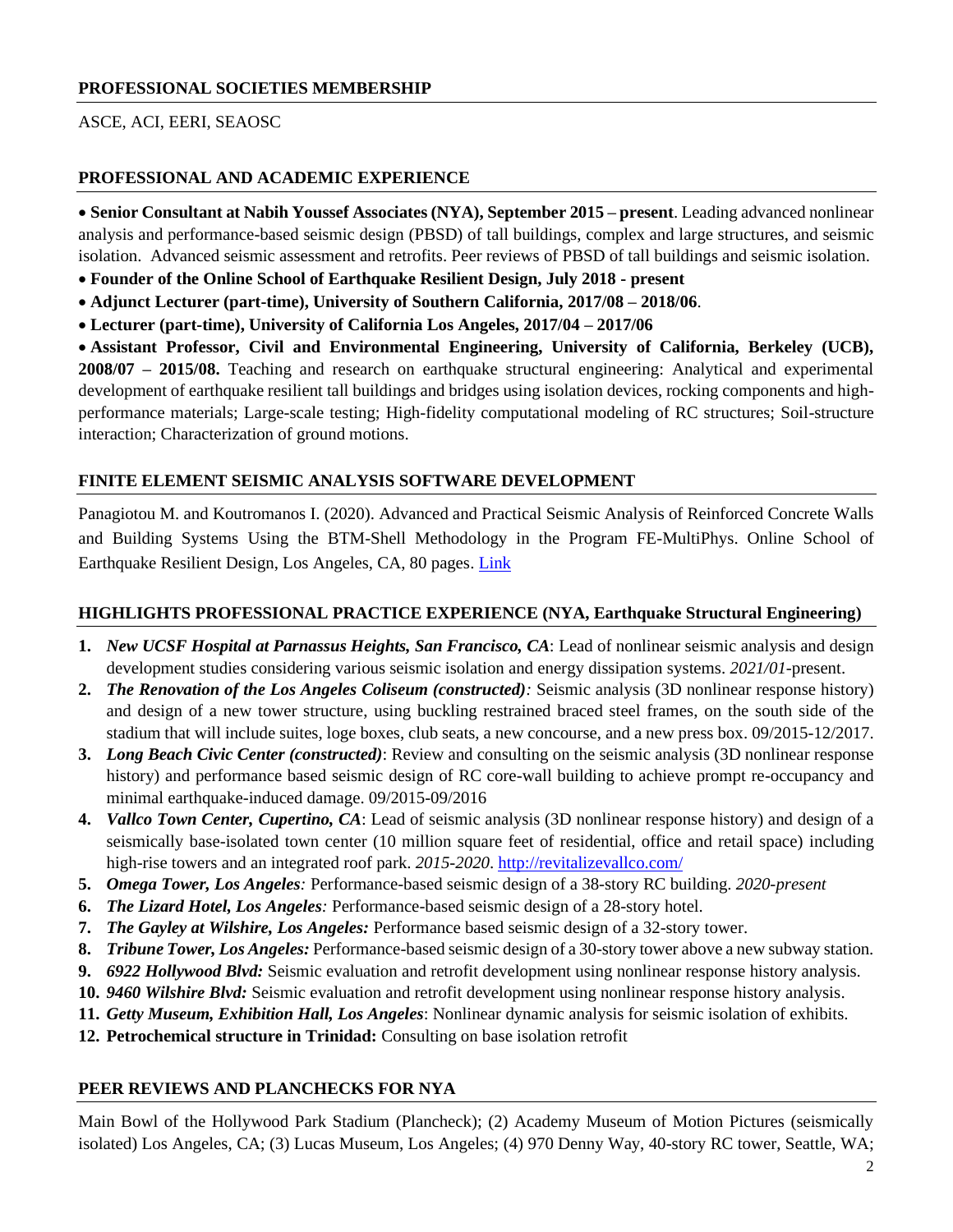(5) APEX II, 28-story RC tower, Los Angeles, CA; (6) Potala Tower, 41-story RC tower, Seattle, WA; (7)  $15<sup>th</sup>$  and Island, two 45-story RC towers, San Diego, CA; (8) California Science Center, Seismic Isolation of a Supporting Structure of a Space Shuttle; (9) Seismic Retrofit of NPI UCLA Building

# **PROFESSIONAL SERVICE**

**Technical Committees and Review Panels**: Voting member of ACI Committee 374. Associate member of the ACI Committee 447. U.S. Resiliency Council TAC member. EERI Functional Recovery Working Group. *NIST-FEMA Functional Recovery Project Review Panel*.

**Reviewer for Journals:** Editorial Board member of Frontiers in Built Environment. Reviewer for ASCE Journal of Structural Engineering; ASCE Journal of Bridge Engineering; Earthquake Engineering & Structural Dynamics; Journal of Earthquake Engineering; Earthquake Spectra; Engineering Structures ; Bulletin of Earthquake Engineering; Bulletin of Seismological Society of America; Journal of Advanced Concrete Technology; Journal of Earthquake Engineering and Engineering Vibration; Frontiers in The Built Environment; Computers and Concrete; Mathematical Problems in Engineering; Advances in Mechanical Engineering; Earthquakes and Structures; **Funding Agency Service:** Proposal panel reviewer for NSF's CMMI Division (April 2010). External evaluator for the Greek research program "Aristeia", as well as for the co-funded by the European Commission programs: 'Archimedes III', 'Thalis'.

# **PROPOSALS TO NATIONAL SCIENCE FOUNDATION HIGHLY RECCOMENDED FOR FUNDING**

Proposal Number 1208201 (NEESR: Earthquake Resilient Tall Buildings Using Isolation and Re-centering Walls, budget: \$998,740, PI: Panagiotou M., Program solicitation: NSF 11-566, panel of six reviewers).

# **TEACHING EXPERIENCE**

- CEE 537 "Advanced Reinforced Concrete" (USC graduate course, Fall 2017)
- CEE 599 "Seismic Protective Systems" (USC graduate course, Spring 2018)
- CEE 247 "Earthquake Hazard Mitigation" (UCLA, graduate course, Spring 2017)
- CE 223 "Earthquake Protective Systems" (UCB, graduate course)
- CE 245 "Behavior of Reinforced Concrete" (UCB, graduate course)
- CE 120 "Structural Engineering" (UCB, undergraduate course)
- CE 123 "Design of Reinforced Concrete Structures" (UCB, undergraduate course)

# **ONLINE COURSES ON EARTHQUAKE STRUCTURAL ENGINEERING**

**21-hour Online + Live + Interactive [Course on Earthquake Resilient Buildings](https://www.school-of-earthquake-resilient-design.com/eq-resilient-buildings)**

# **PH.D. RESEARCH SUPERVISION (PHD)**

5. **Dr. G. Antonellis,** Spring 2015. "Numerical and Experimental Investigation of Bridges with Columns on Rocking Foundations."

4. **Dr. Y. Lu**, Fall 2014, "Three-dimensional Seismic Analysis of Reinforced Concrete Wall Buildings at Nearfault Sites."

3. **Dr. T. Visnjic,** Fall 2014, "Design Considerations for Earthquake-Resistant Special Moment Frames," (Chair of the Ph.D. dissertation committee: Panagiotou; co-advised with Professor J. Moehle).

2. **Dr. W. Trono,** Spring 2014, "Earthquake Resilient Bridge Columns Utilizing Damage Resistant Hybrid Fiber Reinforced Concrete," (co-advised with Professor C. Ostertag).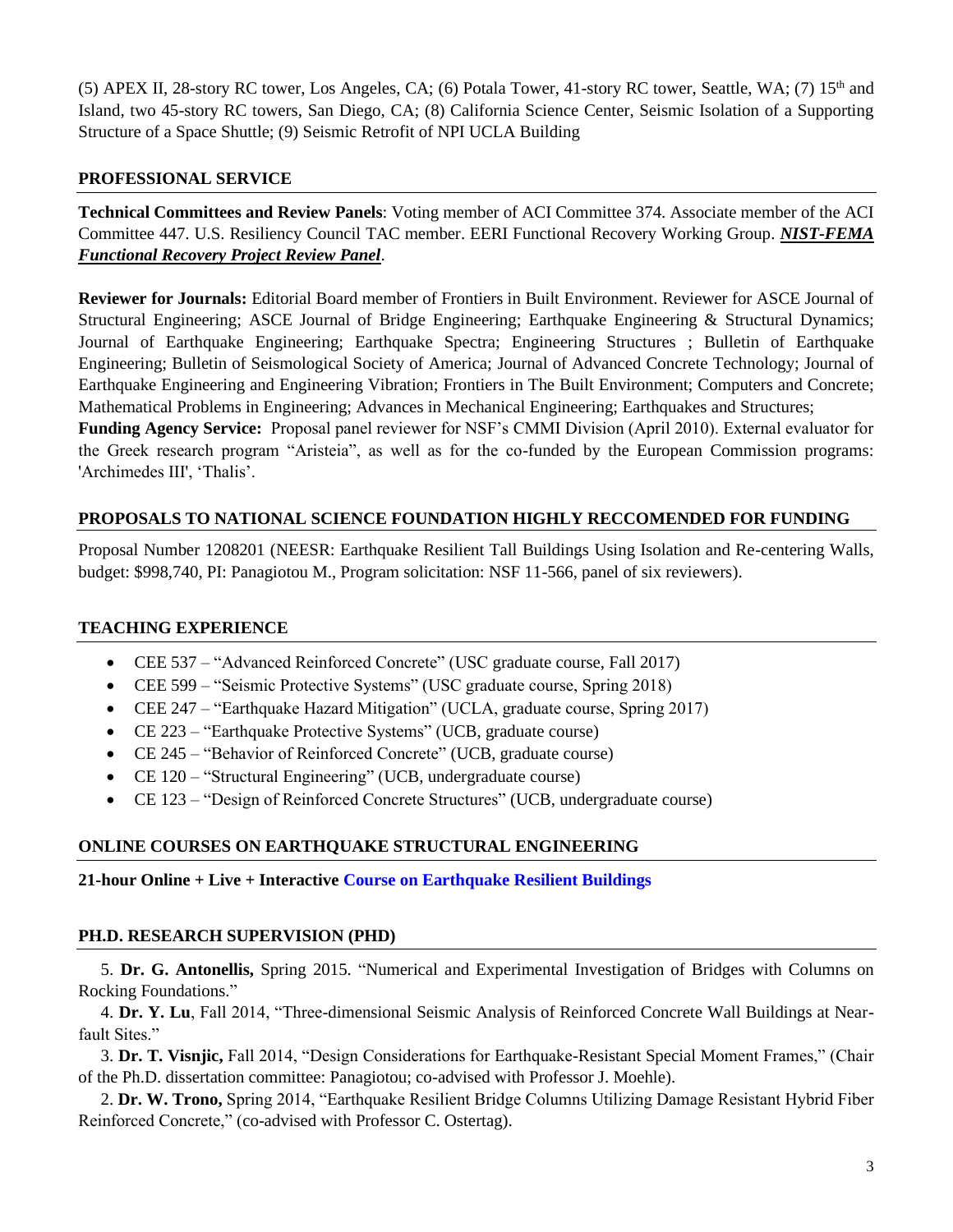1. **Dr. V. Calugaru,** Fall 2013, "Earthquake Resilient Tall Reinforced Concrete Buildings at Near-Fault Sites Using Base Isolation and Rocking Core Walls."

# **RESEARCH GRANTS (RG)**

9. "Seismic Demand Model of Bridge Piers Supported on Rocking Shallow Foundations," Pacific Earthquake Engineering Research Center (PEER), 09/15/2013 – 06/30/2014, \$55,466, PI: M. Panagiotou

8. "Experimental Response and Analytical Modeling of Rocking Foundations under Seismic Loading," California Department of Transportation (CALTRANS), 02/01/2013 to 07/31/2015, \$741,479, Principal Investigator (PI): Panagiotou, M., co-PIs: Kutter B. (UCD), Fox P., and Restrepo, J.I. (UCSD), Mahin A. S. (UCB). Videos of the test response: **<http://www.youtube.com/watch?v=LO9ffdJ258A&feature=youtu.be>**.

7. "Shaking table test of pre-cast post-tensioned HyFRC bridge column," Pacific Earthquake Engineering Research Center (PEER), 10/01/2012 – 09/30/2013, \$64,414, PI: C. Ostertag, co-PI: M. Panagiotou. Video of test response: **<http://www.youtube.com/watch?v=Hqft2d8JMKc>**

6. "High Performance Modeling of Seismic Soil-Foundation-Structure Interaction in Tall Buildings," France-Berkeley Fund, 06/2010 to 07/31/2013, \$10,000, co-PIs: Panagiotou M., Grange S.

5. "Beam Hoop Reinforcement for Large SMRF Beams," Pankow Foundation, Webcor Builders, ACI Foundation's Concrete Research Council, 08/01/10 – 10/31/11, \$108,445, PI: Moehle J.P, co-PI: Panagiotou M. Video of test response: **<http://www.youtube.com/watch?v=JHI6TsbJTh0&feature=youtu.be>**

4. Seismic Response of Reinforced Concrete Buildings with Self-Centering Walls, UC-MEXUS 08/01/09 – 01/31/11, \$25,000, PI: Panagiotou M., co-PI: Rodriguez M.

3. Self-Compacted Hybrid Fiber Reinforced Concrete Composites for Bridge Columns, Pacific Earthquake Engineering Research Center (PEER), 01/01/09 – 12/31/10, \$138,771, PI: Ostertag C.P., co-PI: Panagiotou M.

2. California Institute of Energy Efficiency – California Energy Commission (CIEE-CEC), Analysis of the Seismic Performance of Substation, Post Insulators, 10/01/08 – 09/30/11, \$349,997, Co-PI.

1. Performance-based Evaluation of the Seismic Response of Bridges with Foundation Uplift, Pacific Earthquake Engineering Research Center (PEER), 09/01/09 – 08/31/10, \$69420, PI.



# **PUBLICATIONS [\(My Google Scholar\)](https://scholar.google.com/citations?user=owwFr3EAAAAJ&hl=en)**

#### **Journal Publications (JP)**

25 Mavros M., Panagiotou M., Koutromanos I., Alvarez R., Restrepo JI. (2022). Seismic Analysis of a Modern 14-Story RC Core Wall Building System Using the BTM-Shell Methodology. Earthquake Engng Structural Dyn. [Link](https://onlinelibrary.wiley.com/doi/epdf/10.1002/eqe.3627)

NA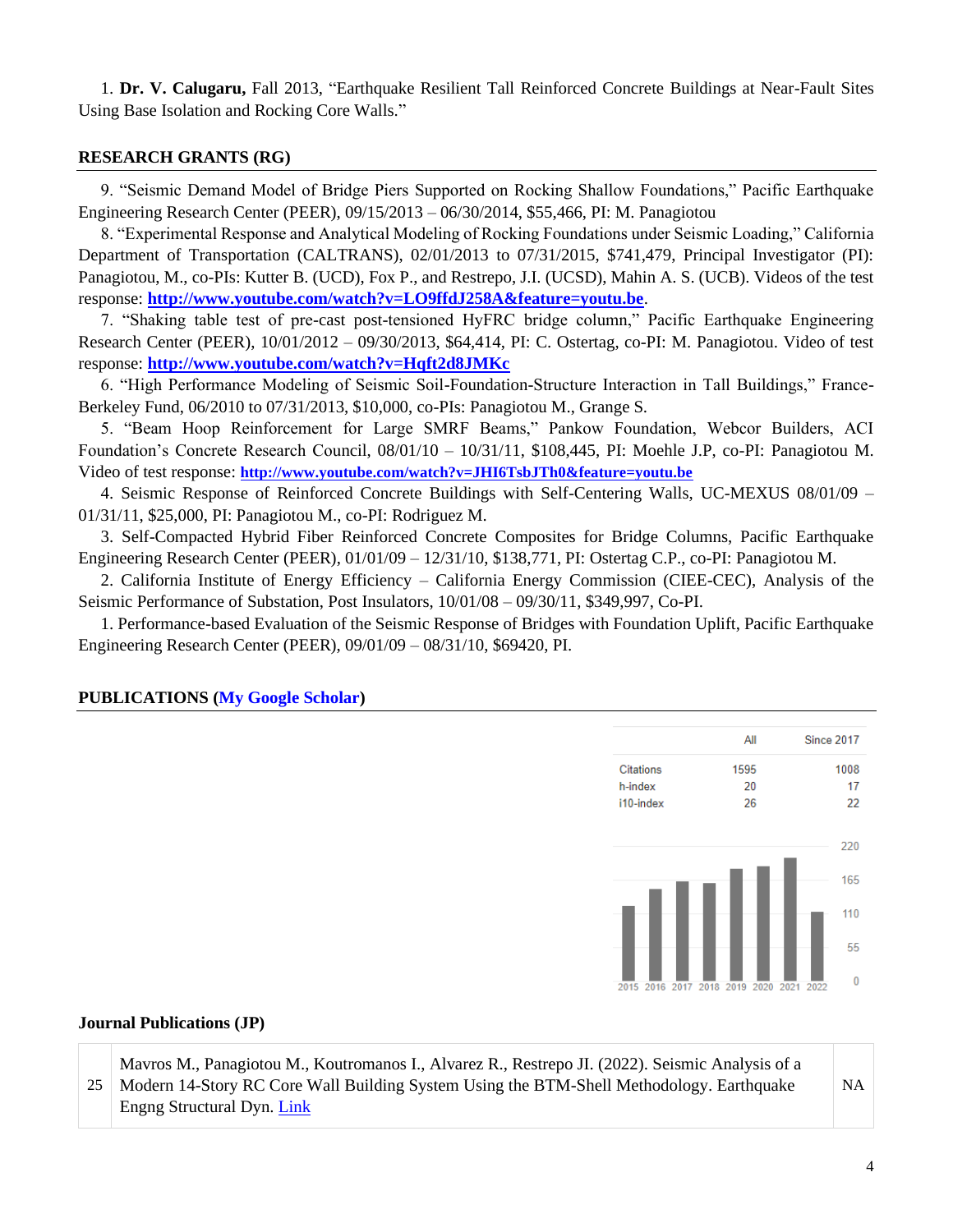| 24 | Deng X., Murcia-Delso J., Koutromanos I., Panagiotou M. (2021). Nonlinear Truss Models for Strain-<br>based Seismic Evaluation of Planar RC Walls. Earthquake Engng Structural Dyn. 50; 2939-2960. Link                                             | $\overline{4}$ |
|----|-----------------------------------------------------------------------------------------------------------------------------------------------------------------------------------------------------------------------------------------------------|----------------|
| 23 | Alvarez R., Restrepo JI, Panagiotou M. (2020). Plastic Hinge Out-of-Plane Buckling in Structural<br>Walls - Analysis Using the Beam-Truss Model. ASCE Journal of Structural Engineering. Link                                                       | $\overline{4}$ |
| 22 | Alvarez R., Restrepo JI, Panagiotou M., Godinez S. (2020). Analysis of Reinforced Concrete Coupled<br>Structural Walls Via the Beam-Truss Model, Engineering Structures. Link                                                                       | $\overline{4}$ |
| 21 | Alvarez R., Restrepo JI, Panagiotou M. (2019). Nonlinear Cyclic Truss Model for Analysis of<br>Reinforced Concrete Coupled Structural Walls, Bulletin of Earthquake Engineering. Link                                                               | 9              |
| 20 | Nguyen W., Trono W., Panagiotou M., Ostertag C.P, (2017), "Seismic Response of a Rocking Bridge<br>Column using a Precast-Hybrid-Fiber-Reinforced-Concrete (HYFRC) Tube," Composite Structures.<br>Link                                             | 26             |
| 19 | Lu Y. and Panagiotou M. (2016). Three-dimensional beam-truss model for RC walls and slabs, Part II:<br>Model Description and Validation for Coupled Walls and Slabs," Earthquake Engineering and<br>Structural Dynamics. Link                       | 18             |
| 18 | Lu. Y, Panagiotou M, and Koutromanos I. (2016). "Three-dimensional beam-truss model for RC walls<br>and slabs, Part I: Model Description and Validation for Individual Walls," Earthquake Engineering<br>and Structural Dynamics. Link              | 24             |
| 17 | Visnjic, T., Antonellis G., Panagiotou, M., and Moehle, J. P. (2016). "Large Reinforced Concrete<br>Special Moment Frame Beams under Simulated Seismic Loading," ACI Structural Journal, Vol.<br>113, Issue 3. <i>Link</i>                          | $\tau$         |
| 16 | Antonellis G., Gavras A., Panagiotou M., Kutter B., Guerrini G., Sander A., Fox P. (2015). "Shake<br>Table Test of Bridge Columns Supported on Rocking Shallow Foundations," ASCE Journal of<br>Geotechnical and Geoenvironmental Engineering. Link | 91             |
| 15 | Moharrami M., Koutromanos I., Panagiotou M., and Girgin S. C. (2014). "Analysis of Shear-<br>Dominated RC Columns Using the Nonlinear Truss Analogy," Earthquake Engineering & Structural<br>Dynamics, published online. Link                       | 36             |
| 14 | Trono W., Jen, G. Panagiotou, M., Schoettler M., and Ostertag, C. P. (2014). "Seismic Response of a<br>Damage-resistant Recentering Post-tensioned HyFRC Bridge Column," ASCE Journal of Bridge<br>Engineering, published online. Link              | 81             |
| 13 | Panagiotou, M., Trono W., Jen G., Kumar P., and Ostertag, C.P. (2014). "Experimental Response of<br>HyFRC Bridge Columns with Novel Longitudinal Reinforcement Detailing," ASCE Journal of Bridge<br>Engineering, published online. Link            | 44             |
| 12 | Antonellis, G., and Panagiotou, M. (2014). "Seismic Response of Bridges with Rocking Foundations<br>Compared to that of Fixed-base Bridges at a Near-Fault Site," Journal of Bridge Engineering (ASCE),<br>Vol 19, Issue 5. Link                    | 78             |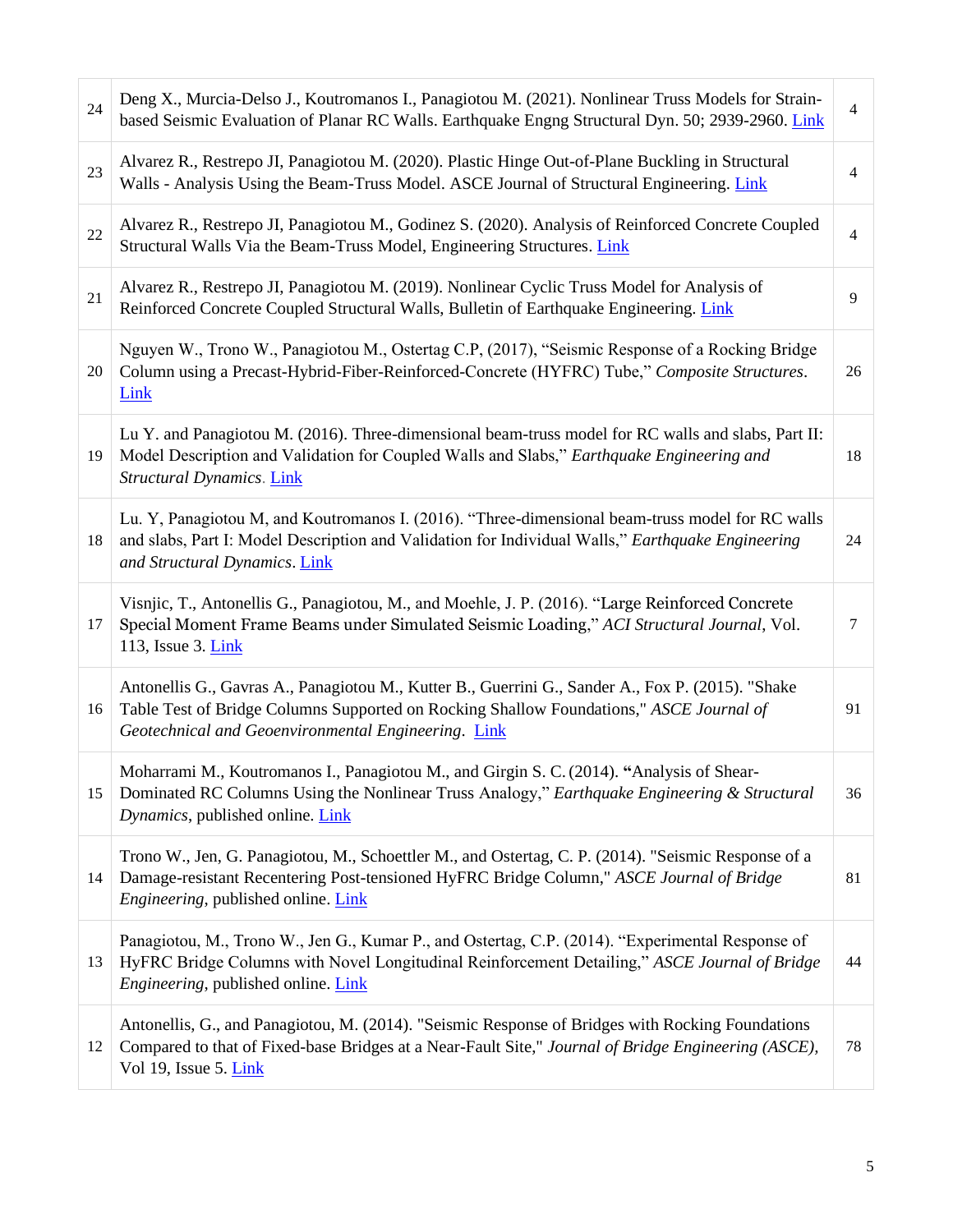| 11             | Lu, Y., and Panagiotou, M. (2014). "Characterization and Representation of Near-fault Ground<br>Motions Using Cumulative Pulse Extraction with Wavelet Analysis," Bulletin of the Seismological<br>Society of America, 104:410-426. Link                                                       | 43  |
|----------------|------------------------------------------------------------------------------------------------------------------------------------------------------------------------------------------------------------------------------------------------------------------------------------------------|-----|
| 10             | Calugaru, V., and Panagiotou, M. (2014) "Seismic Response of 20-story Base-isolated and Fixed-base<br>RC Structural Wall Buildings at a Near-fault Site," Earthquake Engineering and Structural Dynamics,<br>Vol. 43, Issue 6, pp. 927-948. Link                                               | 568 |
| 9              | Visnjic, T., Panagiotou, M., and Moehle J.P. (2015). "Seismic Response of 20-Story Reinforced<br>Concrete Special Moment Resisting Frame Buildings Designed with Current Code Provisions,"<br>Earthquake Spectra, Vol. 31, No. 2. Link                                                         | 17  |
| 8              | Lu, Y., and Panagiotou, M. (2014). "Three-Dimensional Nonlinear Cyclic Beam-Truss Model for<br>Reinforced Concrete Non-Planar Walls," ASCE Journal of Struct.Eng., Vol. 140, No. 3. Link                                                                                                       | 89  |
| 7              | Calugaru, V., and Panagiotou, M. (2012). "Response of Tall Cantilever Wall Buildings Subjected to<br>Strong Pulse -Type Seismic Excitation," Earthquake Engineering and Structural Dynamics, Vol. 41,<br>pp. 1301-1318. Link                                                                   | 59  |
| 6              | Panagiotou, M., Restrepo, J.I., Schoettler, M., and Geonwoo, K. (2012). "Nonlinear Truss Model for<br>Reinforced Concrete Walls," ACI Structural Journal, Vol. 109, No. 2, pp. 205-214. Link                                                                                                   | 109 |
| 5              | Moaveni, B., He, X., Conte, J.P., Restrepo, J.I., and Panagiotou M. (2011). "System Identification<br>Study of a Seven-Story Full-Scale Building Slice Tested on the UCSD-NEES Shake Table", ASCE<br>Journal of Structural Engineering, Vol. 137, No. 6. Link                                  | 148 |
| $\overline{4}$ | Panagiotou, M., Restrepo, J.I. (2011). "A Displacement-Based Method of Analysis for Regular<br>Reinforced Concrete Wall Buildings: Application to a Full-Scale 7-Story Building Slice Tested at UC<br>San Diego." ASCE Journal of Struct. Eng., Vol. 137, No. 6. 2012 Alfred Noble Prize. Link | 68  |
| 3              | Panagiotou, M., Restrepo, J.I., and Conte J.P. (2011). "Shake Table Test of a 7-Story Full Scale<br>Reinforced Concrete Wall Building Slice, Phase I: Rectangular Wall." ASCE Journal of Struct.<br>Engineering, Vol. 137, No. 6. Link                                                         | 187 |
| $\overline{c}$ | Panagiotou, M., and Restrepo, J.I. (2009). "Dual-Plastic Hinge Design Concept for Reducing Higher-<br>Mode Effects on High-Rise Cantilever Wall Buildings." Earthquake Engineering and Structural<br>Dynamics, Volume 38, Issue 12, pp. 1359-1380. Link                                        | 105 |
| 1              | Hoehler, M.S., Panagiotou, M., Restrepo, J.I.,. Silva, J.F, Floriani, L., Bourgund, U., and Gassnerc, H.<br>(2009). "Performance of Anchored Pipes in a 7 Story Building During Full-Scale Shake Table Tests."<br>Earthquake Spectra, Vol 25, Issue 1, pp. 71-91. Link                         | 36  |

# **Articles and Papers of the Online School of Earthquake Resilient Design**

1. Panagiotou M. (2019). "Earthquake Resilience and Functional Recovery of Buildings in the United States: Problem Statement and Technical Solutions." Online School of Earthquake Resilient Design, Los Angeles, CA. [Link](https://www.school-of-earthquake-resilient-design.com/eq-resilience-and-fr-in-u-s)

# **Magazine Publications**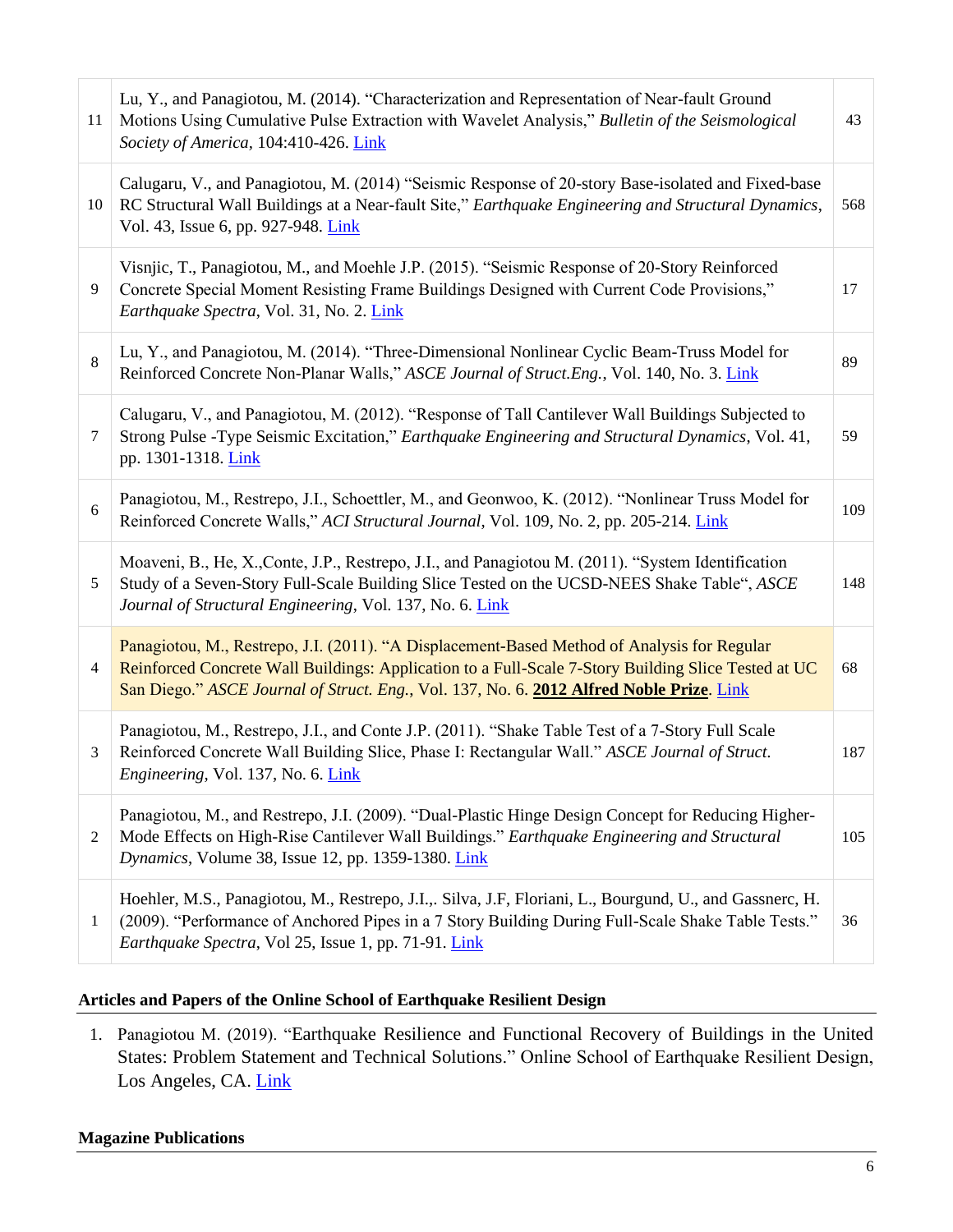1. Veletzos M.J., Panagiotou M., Van Den Einde, L., Restrepo, J.I., and Sahs, S. "On-Site Post Seismic Inspection and Capacity Assessment of Reinforced Concrete Bridge Columns." Concrete International, March 2008.

#### **Conference Papers (CP)**

34. Panagiotou M., Koutromanos I., Mavros M., Deng X., Alvarez R., Restrepo J.I., Murcia-Delso J., Acero G. (2021). Nonlinear Beam-Truss Model (BTM) for Seismic Performance Evaluation of Reinforced Concrete Wall Buildings. 2021 SEAOC Convention Proceedings, San Diego, California.

33. Panagiotou M, (2017), "Seismic Response of Medium-rise and Tall RC Core-Wall Buildings at Near-fault Regions and Simplified Calculation of Design Demands," Proceeding of Annual Conference of Los Angeles Tall Buildings Seismic Design Council. [Link](https://drive.google.com/file/d/1MW6MBO8uLSGcEm_Dkw_-tvFDVi3h7ufQ/view)

32. Visnjic T., Panagiotou M, Moehle J.P. (2017). "Estimating Seismic Shear in Columns of RC Special Moment Frames,"  $14<sup>th</sup>$  World Conference on Earthquake Engineering, Chile.

31. Moharrami M., Koutromanos I., and Panagiotou M., and Girgin S. (2017). "Analysis of Shear-Dominated Columns Using the Nonlinear Truss Analogy," 14th World Conference on Earthquake Engineering, Chile.

30. Moharrami M., Koutromanos I., and Panagiotou M. (2015). "Nonlinear Truss Modeling Method for the Analysis of Shear Failures in Reinforced Concrete and Masonry Structures. ATC&SEI 2<sup>nd</sup> Conference on Improving the Seismic Performance of Existing Buildings and Other Structures, December, San Francisco.

29. Lu. Y., and Panagiotou M. (2015). "Earthquake Damage Resistant Tall Buildings at Near Fault Regions Using Base Isolation and Rocking Core Walls," Structures Congress, Portland, Oregon. [Link](https://ascelibrary.org/doi/10.1061/9780784479117.108)

28. Antonellis G., Gavras G., Panagiotou M., Kutter B., Sander A., Guerrini G., Fox P. (2014). "Shake Table Test Response of Large Scale Bridge Columns Supported on Rocking Shallow Foundations," 10<sup>th</sup> National Conference on Earthquake Engineering (10NCEE), Anchorage, Alaska.

27. Lu Y. and Panagiotou M. (2014). "Characterization and Representation of Strong Near-Fault Ground Motions Using Wavelet-Based Cumulative Pulse Extraction," 10th National Conference on Earthquake Engineering (10NCEE), Anchorage, Alaska.

26. Lu. Y., and Panagiotou M. (2014). "Earthquake Damage Resistant Multistory Buildings Using Combination of Base Isolation and Rocking Core Walls," 1<sup>st</sup> Huixian International Forum on Earthquake Engineering, Harbin, China, August 16-19.

25. Schoettler M., Eberhard M., Mahin S., Mosalam K., Ostertag C., Panagiotou M., Restrepo J., Stanton J., and Terzic V. (2013). "Advancing the Performance of Bridge Columns: Overview of a Shake Table Test Program,"  $7<sup>th</sup>$ National Seismic Conference on Bridges and Highways, Oakland, California.

24. Girgin S., Lu Y., Panagiotou M. (2013). "Nonlinear Cyclic Truss Model for Shear-Critical Reinforced Concrete Columns," 2nd Turkish Conference on Earthquake Engineering and Seismology – TDMSK -2013 September 25-27, 2013, Antakya, Hatay/Turkey

23. Visnjic T., Panagiotou M., Moehle J.P., Antonellis G. (2013). "Experimental Investigation of Large Reinforced Concrete Special Moment Resisting Frame Beams," 10<sup>th</sup> International Conference on Urban Earthquake Engineering, Tokyo Japan **(Best Presentation Award for Young Researchers - Ms. T. Visnjic – in the Area of Structural Engineering-Concrete)**.

22. Trono W., Jen G., Ostertag C., Panagiotou M. (2013). "Seismic Response of a Rocking, Post-Tensioned HyFRC Bridge Column," 10<sup>th</sup> International Conference on Urban Earthquake Engineering, Tokyo Japan.

21. Lu Y., Panagiotou M. (2013). "Three-Dimensional Nonlinear Beam-Truss Model for Non-Planar Reinforced Concrete Walls," 10<sup>th</sup> International Conference on Urban Earthquake Engineering, Tokyo Japan.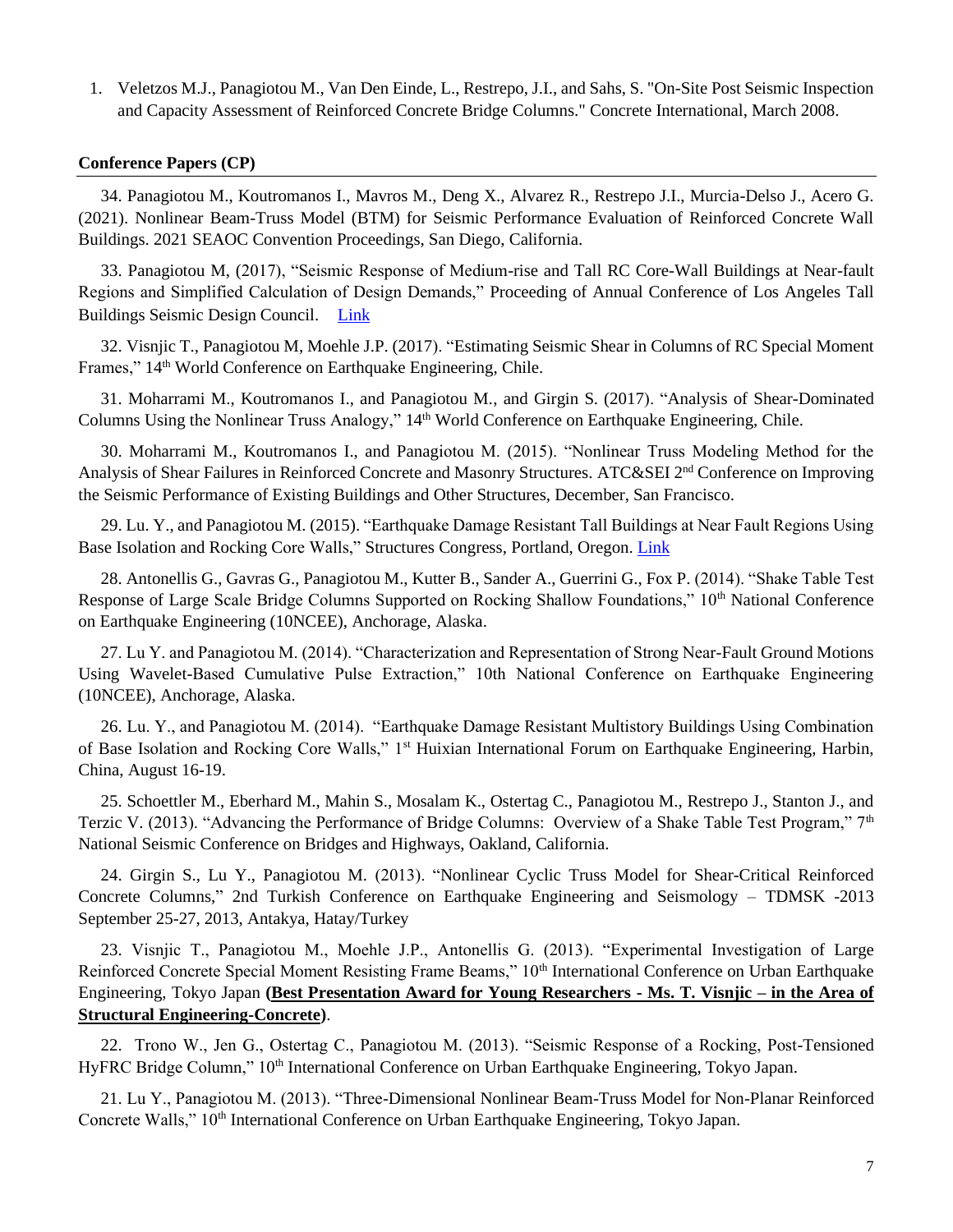20. Visnjic T., Panagiotou M., Moehle J.P. (2012). "Seismic Response of Two 20-Story Reinforced Concrete Special Moment Frames Designed with Current Code Provisions," 15<sup>th</sup> World Conference on Earthquake Engineering, Lisbon, Portugal.

19. Trono W., Jen G., Ostertag C., Panagiotou M. (2013). "Tested and Modeled Seismic Response of a Rocking, Post-tensioned HyFRC Bridge Column," 7<sup>th</sup> National Seismic Conference on Bridges and Highways, Oakland, California.

18. Calugaru, V., and Panagiotou, M. (2011). "Earthquake-Resistant Tall Reinforced Concrete Buildings Using Seismic Isolation and Rocking Core-Walls" The 4<sup>th</sup> Japan – Greece Workshop, Seismic Design, of Foundations, Innovations in Seismic Design, and Protection of Cultural Heritage, Kobe, Japan, October 6-7, 2011.

17. Calugaru, V., and Panagiotou, M. (2011). "Seismic Isolation of Tall Cantilever Wall Buildings Using One or More Isolation Planes" 8th International Conference on Urban Earthquake Engineering, March 7-8, 2011, Tokyo Institute of Technology, Tokyo, Japan.

16. Calugaru, V., and Panagiotou, M. (2010). "Seismic Isolation Using Single and Dual Shear Hinging of Tall Cantilever Wall Buildings Subjected to Near Fault Ground Motions." 9th US National and 10th Canadian Conference on Earthquake Engineering, Toronto, July 25-29.

15. Panagiotou, M., Calugaru, V., and Visnjic, T. (2009). "Higher Mode Effects on the Seismic Response of Tall Cantilever Wall Buildings Subjected to Near Fault Ground Motions." 78<sup>th</sup> SEAOC Annual Convention, September 23-26, San Diego, CA.

14. Barbosa, A.R., Panagiotou, M., Conte, J.P., and Restrepo, J.I. "Comparison of Dynamic Strut-and-Tie and Fiber Beam-Column Models for the UCSD Seven-Story Full-scale Building Slice Test." in Proceedings of the Sixth International Conference on Urban Earthquake Engineering, Tokyo, Japan, March 2009.

13. Moaveni, B., Barbosa, A.R., Panagiotou, M., Conte, J.P., Restrepo, J.I. "Uncertainty Analysis of Identified Damping Ratios in Nonlinear Dynamic Systems." In Proceedings of the 27th International Modal Analysis Conference (IMAC-XXVII), Orlando, Florida, USA, February 2009. Society for Experimental Mechanics.

12. Panagiotou, M., and Restrepo, J.I., "Lessons Learnt from the UCSD Full-scale Shake Table Testing on a 7- Story Residential Building Slice." SEAOC convention, Lake Tahoe, September 26-29, 2007.

11. Panagiotou, M., and Restrepo, J.I., "A modification of the equivalent lateral force procedure for use in performance based seismic design of high rise buildings". 12th U.S.-Japan Workshop on Structural design and Construction Practices, September 10 - 12, Hawaii, 2007.

10. Hoehler, M.S., Silva, J.F., Floriani, L., Bourgund, U., Gassner, H., Restrepo, J.I, Panagiotou, M., "Full-scale shake table test of pipes anchored in a 7-story RC building." FIP Symposium on "Connections between Steel and Concrete." Stuttgart, Germany, September 2007.

9. Panagiotou, M., Restrepo, J.I., "Model Calibration for the UCSD 7-Story Building Slice." NEES/UCSD Seminar on Analytical Modeling of Reinforced Concrete Walls for Earthquake Resistance, La Jolla, California, USA, December, 2006.

8. Panagiotou, M., Restrepo, J.I., Conte, J.P., and Englekirk, R.E., "Shake Table Response of a Full Scale Reinforced Concrete Wall Building Slice." Structural Engineering Association of California Convention, Long Beach, CA, USA, September, 2006.

7. Panagiotou, M., Restrepo, J.I., and Englekirk, R.E., "Experimental Seismic Response of a Full Scale Reinforced Concrete Wall Building." First European Conference on Earthquake Engineering and Seismology, Geneva, Switzerland, 3-8 September, 2006.

6. Yang, F., Panagiotou, M., Bock, Y., Conte, J.P., and Restrepo, J.I., "Shake Table Tests of a Full Scale Reinforced Concrete Wall Building: Integration of Real Time 50 Hz GPS Displacements and Accelerometer Data."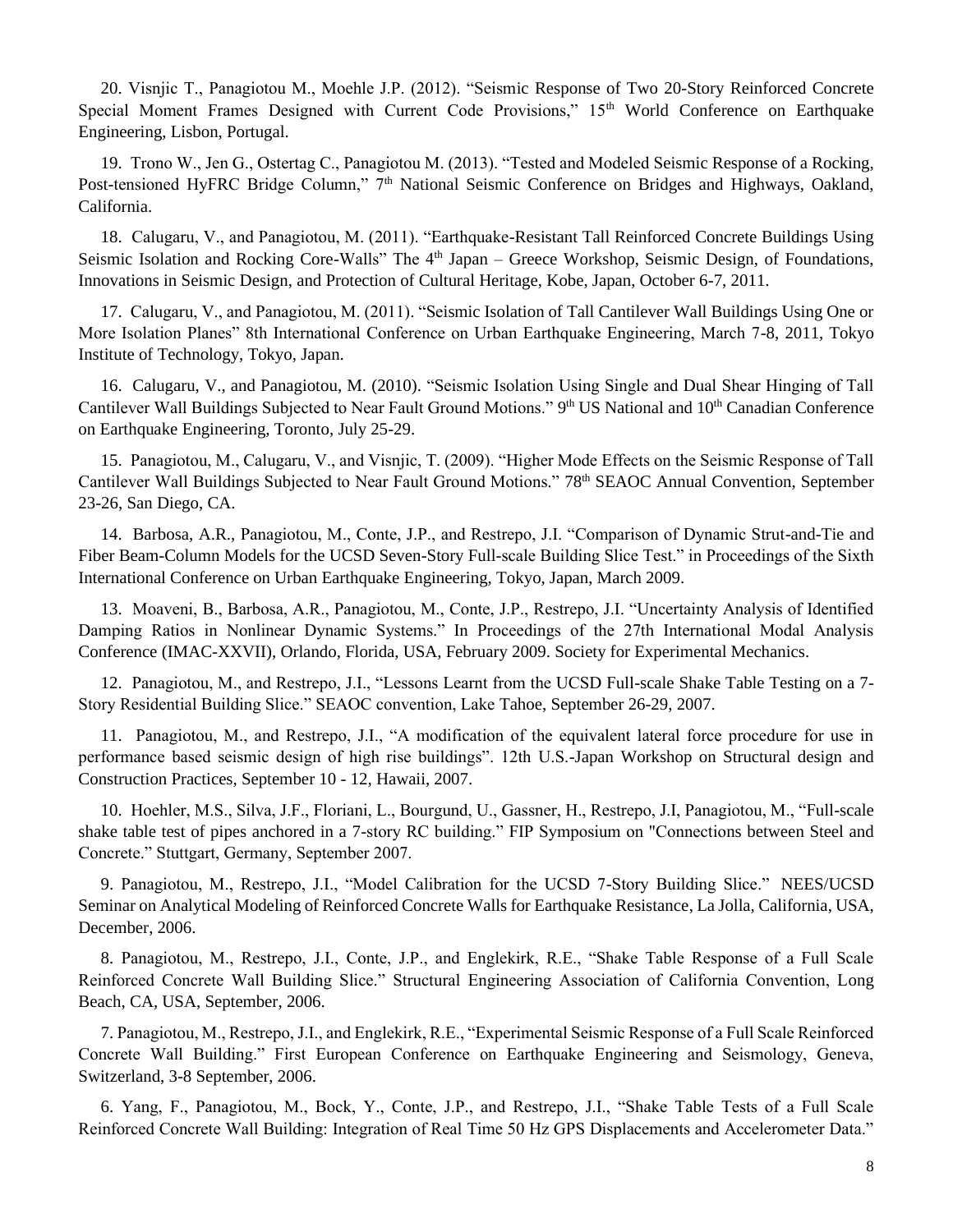4th World Conference on Structural Control and Monitoring, San Diego, California, USA, July, 2006.

5. Panagiotou, M., Restrepo, J.I., and Englekirk, R.E., "Seismic Response of Reinforced Concrete Wall Buildings." 2nd International fib Congress, Naples, Italy, June, 2006.

4. Panagiotou, M., Restrepo, J.I., Conte, J.P., and Englekirk, R.E., "Seismic Response of Reinforced Concrete Wall Buildings." 8th National Conference of Earthquake Engineering, San Francisco, CA, USA, April, 2006.

3. Psarropoulos, P., Panagiotou, M., Gantes, C.J., Gazetas, G., "Dynamic Interaction between Soil and Wind Turbines." 5th National Conference of Geotechnical and Geoenviromental Mechanics, Ksanthi, Greece, May, 2006.

2. Panagiotou, M., Psarropoulos, P., Gantes, C.J., Gazetas, G., "The role of Dynamic Soil-Foundation-Structure Interaction in the Design of Wind Turbine Towers." 5th National Conference of Steel Structures, Ksanthi, Greece, September, 2005.

1. Gantes, C.J., Panagiotou, M., and Fragopoulos, T. "Influence of Initial Imperfections for the Design of Buckling-Prone Structures." ICES'03: International Conference on Computational & Experimental Engineering and Sciences, Corfu, Greece, July, 2003.

#### **Technical Reports**

27. Panagiotou M. and Koutromanos I. (2020). Advanced and Practical Seismic Analysis of Reinforced Concrete Walls and Building Systems Using the BTM-Shell Methodology in the Program FE-MultiPhys. Online School of Earthquake Resilient Design, Los Angeles, CA, 80 pages. [Link](https://www.school-of-earthquake-resilient-design.com/btm-seismic-fe-analysis)

26. Gavras Andreas, Antonellis Grigorios, Panagiotou Marios, and Kutter, Bruce L. (2015). "Analytical and Experimental Development of Bridges with Foundations Allowed to Uplift- Part II: Analytical Studies" Report to California Department of Transportation.

25. Lu. Y, Panagiotou M., and Koutromanos I. (2014). "Three-dimensional Beam-Truss Model for RC Walls and Slabs Subjected to Cyclic Static or Dynamic Loading," Pacific Earthquake Engineering Research Center. PEER report 2014/18. **[Link](https://peer.berkeley.edu/sites/default/files/webpeer-2014-18-yuan_lu_marios_panagiotou_ioannis_koutromanos.pdf)**

24. Nguyen W., Trono W., Panagiotou M., Ostertag C. P. (2014). "Seismic Response of a Hybrid Fiber-Reinforced Concrete Bridge Column Detailed for Accelerated Bridge Construction," PEER 2014/09. Pacific Earthquake Engineering Research Center.

23. Antonellis, Grigorios; Gavras, G. A.; Panagiotou, Marios; Kutter, Bruce L.; Guerrini, Gabriele; Sander, A.; Fox, P. J.; Restrepo, Jose I.; Mahin, Stephen A. "Shake-table test response of bridge columns supported on rocking shallow foundations," Report No. UCB/SEMM-2014/07, Department of Civil and Environmental Engineering, UC Berkeley, Berkeley, USA.

22. Co-author of Chapter 1 (Strong Motion Records) of the report: "PEER Preliminary Notes and Observations on the August 24, 2014, South Napa Earthquake," Editors: G. S. Kang and S. A. Mahin, Pacific Earthquake Engineering Research Center, Report No. 2014/13.

21. Lu Y. and Panagiotou M. (2013). "Nonlinear Seismic Site Response and Soil Foundation Structure Interaction of a 20-story Structural Wall Building Subjected to Pulse-like Excitation." Report No. UCB/SEMM-2013/08, Department of Civil and Environmental Engineering, UC Berkeley, Berkeley, USA.

20. Panagiotou M., Visnjic T., Antonellis G., Galanis P., Moehle J.P. (2013). "Effect of Hoop Reinforcement Spacing on the Cyclic Response of Large Reinforced Concrete Special Moment Frame Beams," Pacific Earthquake Engineering Research Center, PEER report 2013/16. [Link](https://peer.berkeley.edu/sites/default/files/webpeer-2013-16-marios_panagiotou_tea_visnjic_grigorios_antonellis_panagiotis_galanis_and_jack_p._moehle.pdf)

19. Antonellis, G., and Panagiotou, M. (2013). "Seismic Design and Performance of Bridges with Columns Supported on Rocking Foundations," Pacific Earthquake Engineering Research Center, PEER report 2013/21.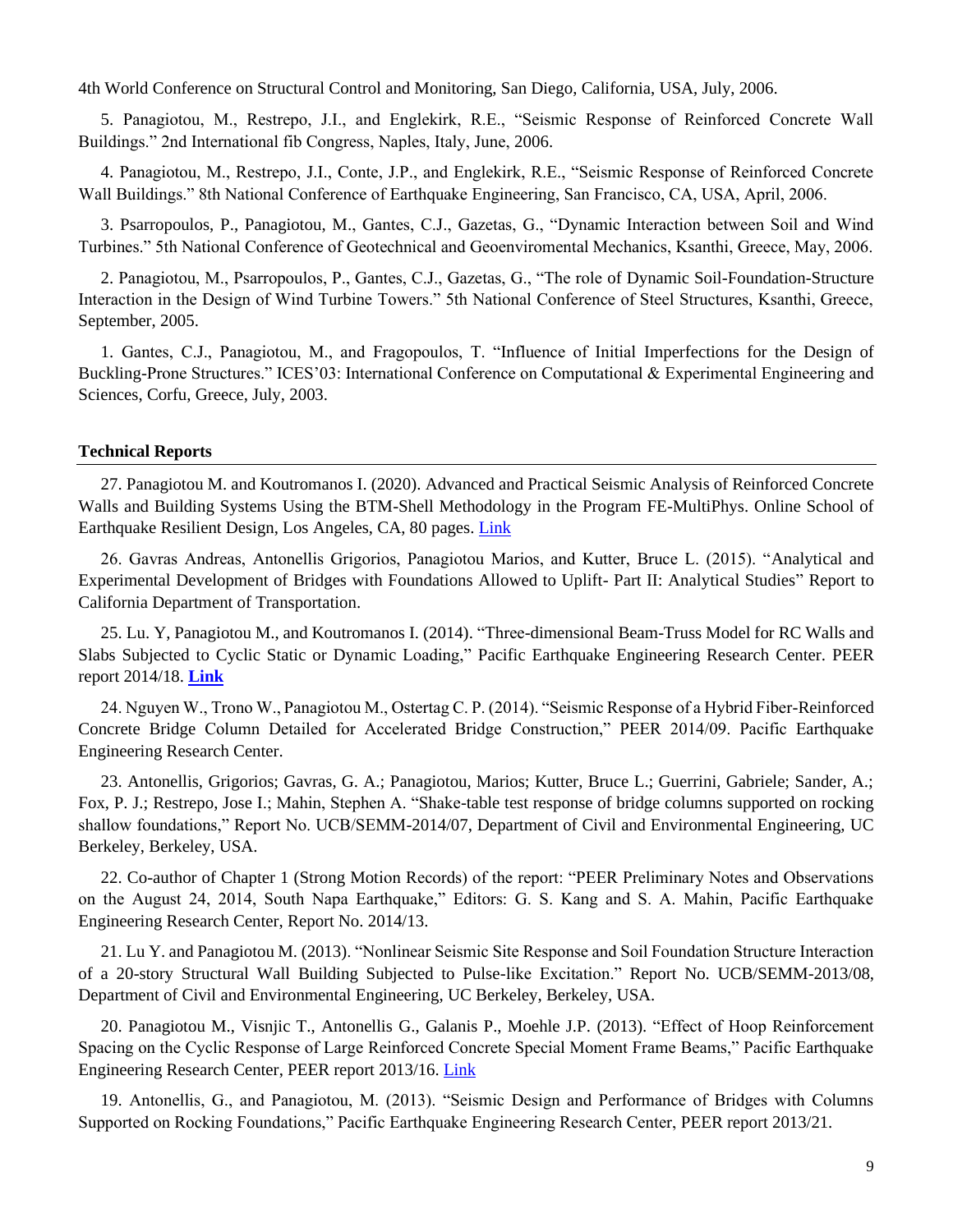18. Antonellis, G., and Panagiotou, M. (2013). "Seismic Responses of Bridges with Rocking Foundations at a Near-Fault Site," UCB/SEMM-2013/04, Department of Civil and Environmental Engineering, UC Berkeley, Berkeley, USA.

17. Zimmerman R. B., Panagiotou M., and Mahin S. (2013). "Numerical modeling and seismic retrofit for shear failure in reinforced concrete columns Report No. UCB/SEMM-2013/03, Department of Civil and Environmental Engineering, UC Berkeley, Berkeley, USA.

16. Trono W., Jen, G. Ostertag, C. P., and Panagiotou, M. (2013). "Shake-table Test Response of a Rocking Posttensioned HyFRC Bridge Column," Report No. UCB/SEMM-2013/02, Department of Civil and Environmental Engineering, UC Berkeley, Berkeley, USA.

15. Lu, Y., and Panagiotou, M. (2013). "Characterization and Representation of Pulse-like Ground Motions Using Cumulative Pulse Extraction via Wavelet Analysis," Report No. UCB/SEMM-2013/01, CEE Department, UC Berkeley, Berkeley, USA.

14. Calugaru, V., and Panagiotou, M. (2012). "Seismic Response of 20-story Base-isolated and Fixed-base RC structural wall buildings subjected to near-fault ground shaking," Report No. UCB/SEMM-2012/03, Department of Civil and Environmental Engineering, UC Berkeley, Berkeley, USA.

13. Visnjic, T., Panagiotou, M., and Moehle J.P. (2012). "Seismic Response of four 20-Story Reinforced Concrete Special Moment Resisting Frames Designed with Current Code Provisions," Report No. UCB/SEMM-2012/02, Department of Civil and Environmental Engineering, UC Berkeley, Berkeley, USA.

12. Lu, Y., and Panagiotou, M. (2012). "Three-Dimensional Cyclic Beam-Truss Model for Non-Planar Reinforced Concrete Walls," Report No. UCB/SEMM-2012/01, Department of Civil and Environmental Engineering, UC Berkeley, Berkeley, USA.

11. Calugaru, V., and Panagiotou, M. (2011). "Earthquake-resistant and Resilient Tall Reinforced Concrete Buildings Using Base Isolation and Rocking Core-walls," Report No. UCB/SEMM-2011/09, Department of Civil and Environmental Engineering, UC Berkeley, Berkeley, USA.

10. Calugaru, V., and Panagiotou, M. "Response of Tall Cantilever Wall Buildings to Strong Pulse – Type Seismic Excitation" Report No. UCB/SEMM-2011/05, Department of Civil and Environmental Engineering, UC Berkeley, Berkeley, 2011.

9. Panagiotou, M., Restrepo, J. I., "Nonlinear Cyclic Truss Model for Strength Degrading Plane Stress Reinforced Concrete Elements," Report No. UCB/SEMM-2011/01, Department of Civil and Environmental Engineering, UC Berkeley, Berkeley, 2011.

8. Kumar, P., Jen, G., Trono, W., Lallemant, D., Panagiotou, M., Ostertag, C.P., "Self Compacting Hybrid Fiber Reinforced Concrete Composites for Bridge Columns" Pacific Earthquake Engineering Research Center, PEER report 2011/106, September 2011.

7. Panagiotou, M., Genwoo, K., Barbosa, A.R., and Restrepo, J.I., "Response Verification of a Reinforced Concrete Bearing Wall Building Located in an Area of High Seismic Hazard." Portland Cement Association Research and Development, Serial No. SN2961, Illinois, 2009.

6. Panagiotou, M., Genwoo, K., Barbosa, A.R., and Restrepo, J.I., "Response Verification of a Reinforced Concrete Bearing Wall Building Located in an Area of High Seismic Hazard." SSRP Report 2008/05. UCSD - Department of Structural Engineering, La Jolla, California, 2008.

5. Panagiotou, M., Geonwoo, K., Barbosa, A., Restrepo, J.I., "Response Verification of a Reinforced Concrete Bearing Wall Building Located in an Area of High Seismic Hazard." Report to PCA, September, 2007.

4. Panagiotou, M., Restrepo, J.I., and Conte, J.P., "Shake table test of a 7-story full scale reinforced concrete structural wall building slice – Phase II: T-wall section." Report No SSRP–07/08, University of California, San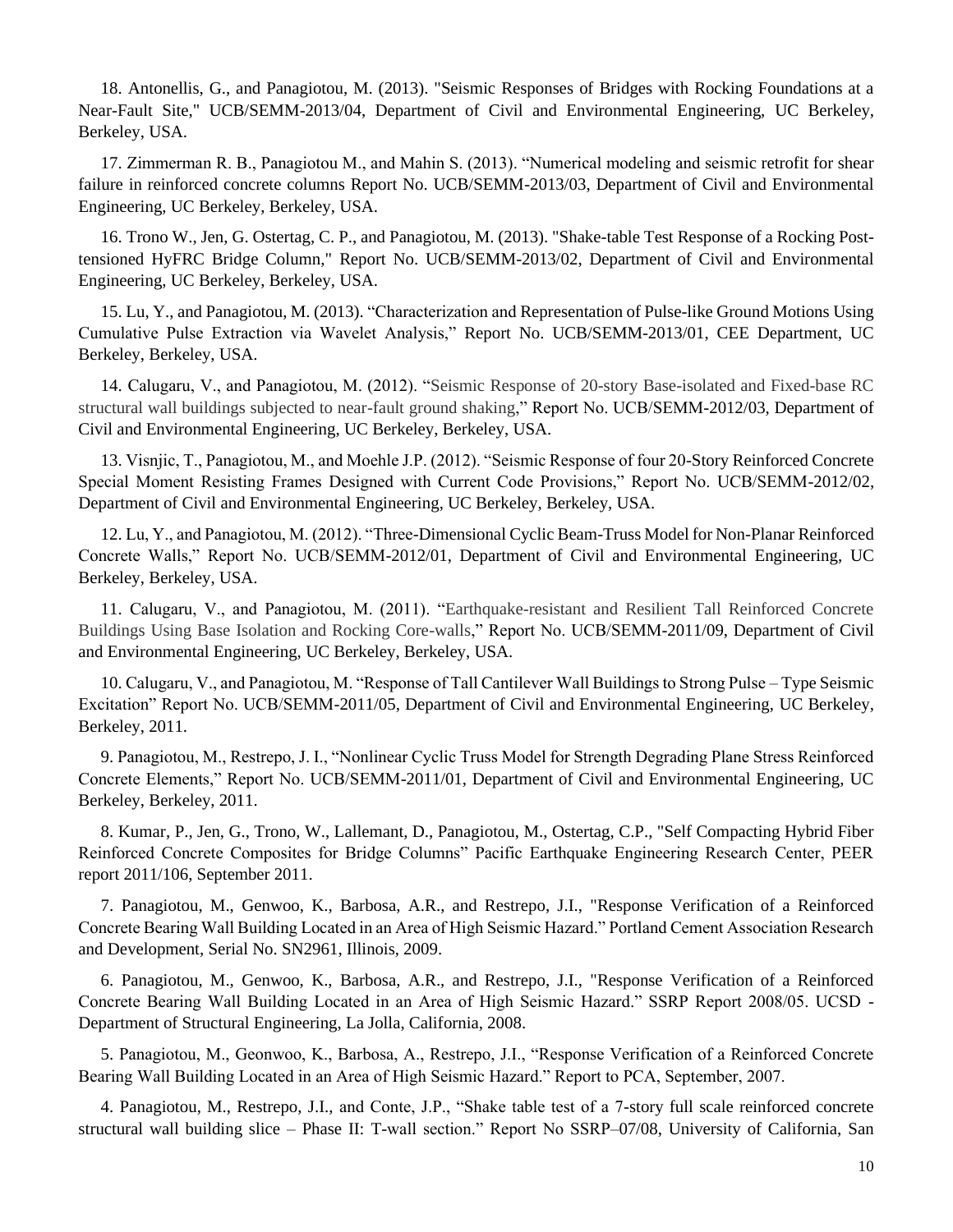Diego, 2007.

3. Panagiotou, M., Restrepo, J.I. and Conte, J.P., "Shake table test of a 7-story full scale reinforced concrete structural wall building slice – Phase I: Rectangular wall." Report No SSRP–07/07, University of California, San Diego, 2007.

2. Veletzos, M.J., Panagiotou, M., and Restrepo, J.I., "Post Seismic Inspection and Capacity Assessment of Reinforced Concrete Bridges." University of California San Diego, Structural Systems Research Project, La Jolla, CA, July, 2006.

1. Restrepo, J.I., Panagiotou, M., "Bart Aerial Guideway Shear Key Tests." University of California San Diego, Department of Structural Engineering, La Jolla, CA, October, 2005.

#### **INVITED PRESENTATIONS**

52. Mavros M., Panagiotou M, Koutromanos I., Alvarez R., Restrepo J. (2021), "Nonlinear beam-truss models for the seismic performance evaluation of multi-story RC wall building systems," Engineering Mechanics Institute Conference, Virtual Event, May 25-28.

51. Koutromanos I., Panagiotou M, Xianjue D., Murcia-Delso J. (2021), "Truss Modeling Approach for Advanced Seismic Analysis and Evaluation of RC Wall Components and Systems," Engineering Mechanics Institute Conference, Virtual Event, May 25-28.

50. Panagiotou M. (2021). "Analysis, Design, and Large-scale Experimental Testing of Earthquake Resilient Buildings and Bridges at Near-fault Sites," Webinar, Department of Civil Engineering, University of Patras, Greece.

49. Panagiotou M. (2020). "Advanced Seismic Analysis of Reinforced Concrete Components and Building Systems Using the Beam-Truss-Model," Webinar, Opensees Workshop, Turkish Association of Earthquake Engineering, December.

48. Panagiotou M. "Improving the Earthquake Functional Recovery of RC Wall Buildings: Analysis, Design, and Large-scale Testing," SEAOSC Webinar, 2020 Year-End Technical Summit - Part 2, June 17, 2020.

47. Harden C. and Panagiotou M. "Recent Seismic Design Guide Implementation for Spread Footings," Workshop 1030, Increased Use of Spread Footings on Soils to Support Highway Bridge Projects, Presentation P19-20125, Transportation Research Board, TRB 98th Annual Meeting, January 13–17, 2019

46. Panagiotou M., Lu Y., Koutromanos I. (2017). Nonlinear Seismic Analysis of RC Wall Buildings Using the Beam-truss Model, Technical Session of the ACI 447 Committee, ACI Convention.

45. Panagiotou M, (2017), "Seismic Response of Medium-rise and Tall RC Core-Wall Buildings at Near-fault Regions and Simplified Calculation of Design Demands," Proceeding of Annual Conference of Los Angeles Tall Buildings Seismic Design Council.

44. Mohammadreza Moharrami (presenter), Ioannis Koutromanos, Marios Panagiotou Analysis of sheardominated reinforced concrete columns and masonry walls using nonlinear truss models

43. Yuan Lu (presenter), Marios Panagiotou. Three-dimensional seismic analysis and design of damage resistant tall rocking core wall buildings. EMI Conference, Stanford, CA, June 2015.

42. Andreas G. Gavras, (presenter) Grigorios Antonellis, Marios Panagiotou, Bruce L. Kutter. "Displacementbased design and nonlinear analysis of bridges with rocking foundations and plastic hinges at the top of the columns." EMI Conference, Stanford, CA, June 2015.

41. Grigorios Antonellis, Andreas Gerasimos Gavras (presenter), Marios Panagiotou, Bruce Lloyd Kutter. "Shake table test of large-scale bridge columns with rocking foundations." EMI Conference, Stanford, CA, June 2015.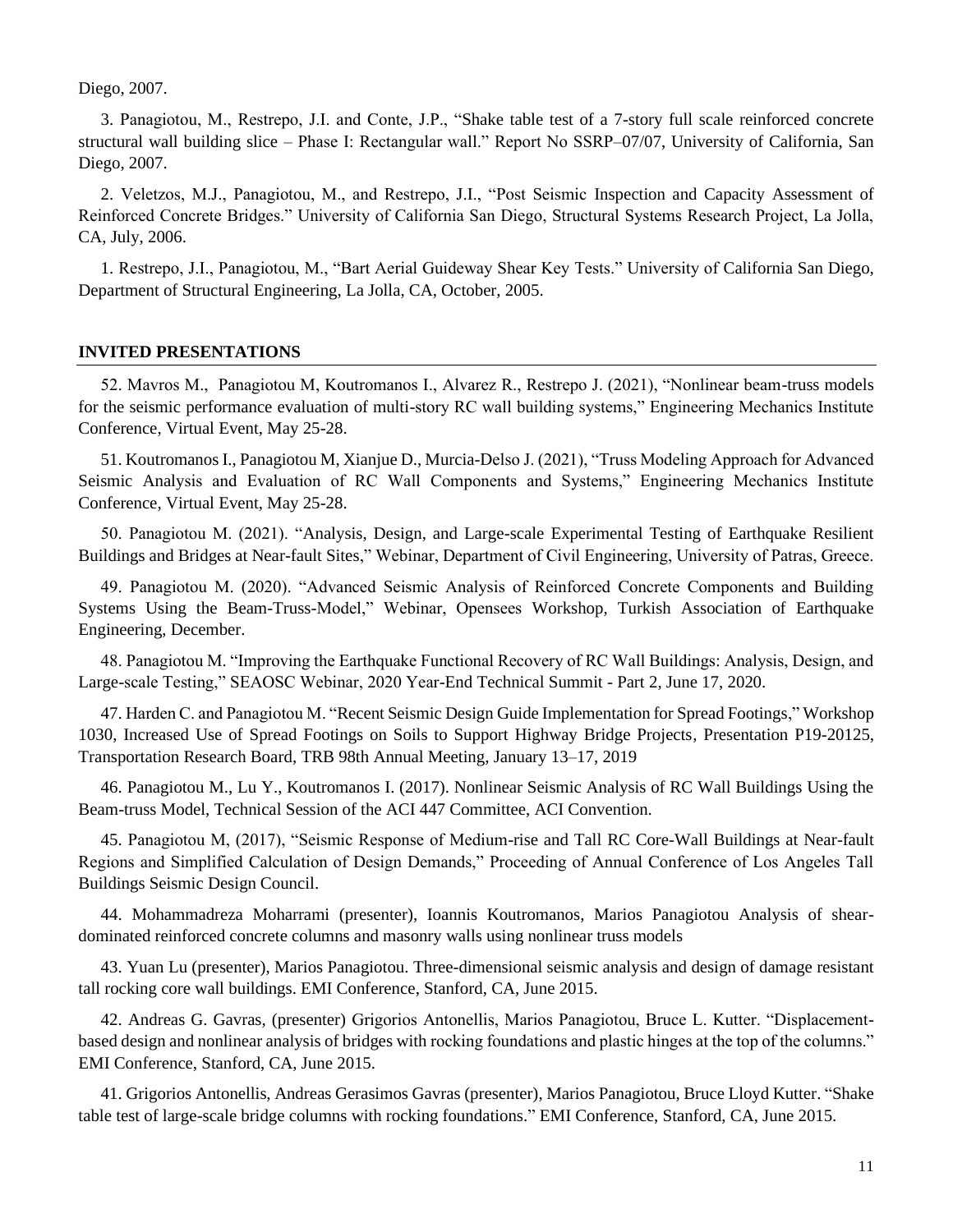40. Earthquake-resilient Tall Buildings and Highway Bridges at Near-fault Regions Using Isolation and Rocking Components, Nabih Youssef and Associates, Los Angeles, April 2015.

39. Earthquake-resilient Tall Buildings and Highway Bridges at Near-fault Regions Using Isolation and Rocking Components, Thornton Tomasetti, San Francisco, April 2015.

38. Earthquake-resilient Tall Buildings and Highway Bridges Using Isolation and Rocking Components, Izmir Technical Chamber of Civil Engineering, Izmir, Turkey, January, 2015.

37. Earthquake-resilient Multistory Buildings Using Base Isolation and Rocking Core-walls, 6<sup>th</sup> Kwang-Hua Forum, Shanghai, China, December 2014.

36. Three-dimensional Seismic Analysis of 20-story Tall RC Wall Buildings with Conventional or Rocking Core-Walls,' presentation to ACI 374 Committee, ACI Fall 2014 Convention, Washington DC.

35. "Characterization and Representation of Near-fault Pulse-like Ground Motions and their Effect on Nonlinear Structural Response: Implications for Damage-Resistant Design of Structures in Cephalonia," International Workshop on Seismic Hazard and Earthquake Engineering, September 24-25, 2014, Cephalonia, Greece.

34. "Earthquake Damage Resistant Multistory Buildings Using Combination of Base Isolation and Rocking Core Walls," 1<sup>st</sup> Huixian International Forum on Earthquake Engineering, Harbin, China, August 16-19, 2014.

33. "Earthquake Resilient Design of Reinforced Concrete Tall Buildings and Highway Bridges at Near Fault Regions," Macau University, Macau, China, March 28<sup>th</sup>, 2014.

32. "Seismic Analysis Design and Retrofitting of Multistory Buildings at Near Fault Regions," Hong Kong Architecture Services Department, Hong Kong, China, March 27<sup>th</sup>, 2014.

31. "Three-dimensional Seismic Analysis of Tall Reinforced Concrete Wall Buildings at Near Fault Regions and Seismic Design Implications," Hong Kong Institute of Steel Construction, Hong Kong, China, March 26<sup>th</sup>, 2014.

30. "Earthquake Resilient Design of Reinforced Concrete Tall Buildings and Highway Bridges at Near Fault Regions," Arup Hong Kong, Hong Kong, China, March 26th, 2014.

29. "Earthquake Resilient Design of Reinforced Concrete Tall Buildings and Highway Bridges at Near Fault Regions," Department of Civil Engineering, Hong Kong University of Science and Technology, Hong Kong, China, March 25<sup>th</sup>, 2014.

28. "Three-dimensional Seismic Analysis of Reinforced Concrete Wall Buildings and Seismic Design Implications," ACI 374 Committee, Reno, Nevada, March  $24<sup>th</sup>$ , 2014. (Presentation given by Ms. Y. Lu)

27. "Earthquake Resilient Design of Reinforced Concrete Tall Buildings and Highway Bridges at Near Fault Regions," Department of Civil Engineering, Hong Kong University, Hong Kong, China, March 24<sup>th</sup>, 2014.

26. "Earthquake Resilient Design of Reinforced Concrete Tall Buildings and Highway Bridges at Near Fault Regions," Department of Civil and Environmental Engineering, Nanyang Technological University, Singapore, February 24<sup>th</sup>, 2014.

25. "Foundation Rocking as a Bridge Seismic Design Strategy," Northridge20 Symposium, January 16-17, Los Angeles, California.

24. "Using Base Isolation and Rocking for Earthquake Resilient Design of Structures in Near Fault Regions,"  $10<sup>th</sup>$ NEES/E-Defense meeting, December 11-13, 2013, Kyoto, Japan.

23. "Three Dimensional Beam Truss Model of Reinforced Concrete Core Walls Under Seismic Loading," ACI Committee 447, ACI Fall 2013 Convention, Phoenix.

22. "Experimental Shake Table Test Response of Bridge Columns Supported on Rocking Shallow Foundations," ACI Committee 341, ACI Fall 2013 Convention, Phoenix.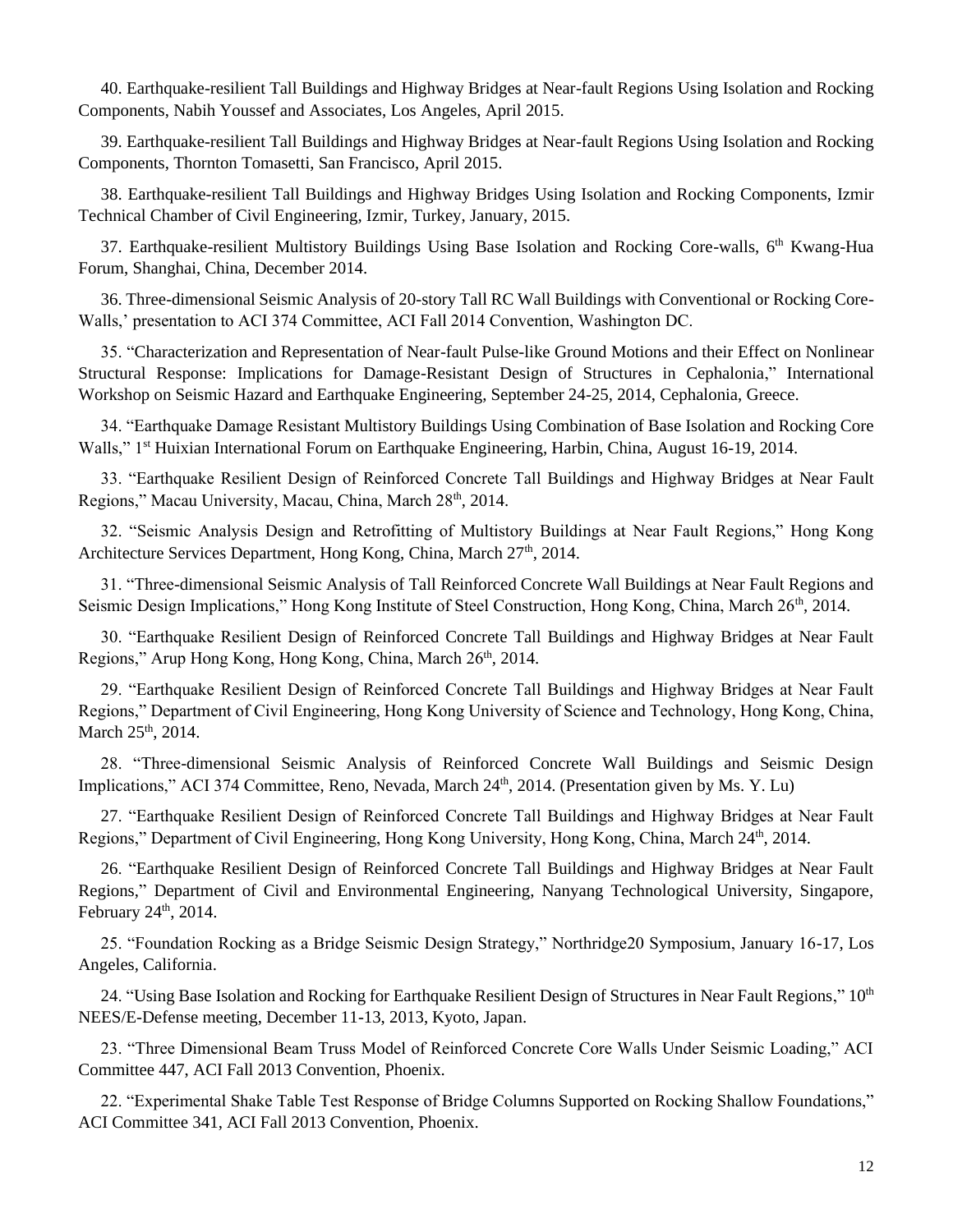21. "Using Seismic Isolation and Rocking to Design Buildings and Bridges in Near-Fault Regions," FORELL/ELSESSER ENGINEERS INC., San Francisco, California, June 2012.

20. "Large-scale Shake Table Tests of Bridge Piers and Seismic Response of Bridges with Rocking Foundations," Workshop on design, analysis, and research related to highly nonlinear SSI including rocking foundations – an outcome of the NSF grant funded through the NEESR program. Workshop Steering Committee: B. Kutter, T. Hutchinson, L. Mejia, M. A. Moore. June 7-8, 2013, URS Corporation, Oakland, California.

19. "Using Base Isolation and Rocking for Earthquake Resilient Design of Structures in Near Fault Regions," Presentation to Advisory Council of CEE Department of University of California, Berkeley. Berkeley, April 2013.

18. "Displacement-Based Design and Experimental Results of a Full-Scale 7-Story Building Slice Tested at UC San Diego." ACI-374 Committee, ACI Spring 2012 Convention, Dallas, March 19th, 2011.

17. "Earthquake Resistant and Resilient Tall Buildings Using Seismic Isolation and Rocking Core Walls," SEMM seminar, Seismology & Structural Standards Committee of SEAONC, November 2011.

16. "Earthquake Resistant and Resilient Tall Buildings Using Seismic Isolation and Rocking Core-Walls," SEMM seminar, October 2011.

15. "Earthquake Resistant and Resilient Tall Buildings Using Seismic Isolation and Rocking Core-Walls," The 4 th Japan – Greece Workshop, Seismic Design, of Foundations, Innovations in Seismic Design, and Protection of Cultural Heritage, Kobe, Japan, October 6-7, 2011.

14. "Seismic Performance of Bridges with Foundations Designed to Uplift," Pacific Earthquake Engineering Research Center Annual Meeting, October 2011.

13. "Earthquake-Resistant and Resilient Tall Buildings Using Seismic Isolation and Rocking Core-Walls," Pacific Earthquake Engineering Research Center Annual Meeting, October 2011.

12. "Inelastic Deformation, Shear Force Seismic Demands in Tall RC Wall Buildings and Dual Plastic Hinge Design Approach, " ACI 318-0H Subcommittee of ACI 318, ACI Fall 2011 Convention, Cincinnati, Ohio, October, 2011.

11. "Performance-based Evaluation of the Seismic Response of Bridges with Foundation Uplift." NEES&PEER Annual Meeting, San Francisco, CA, October 8-9, 2010.

10. "Displacement-Based Design and Experimental Results of a Full-Scale 7-Story Building Slice Tested at UC San Diego." ACES Workshop: Performance-Based Earthquake Engineering Corfu, Greece, July 4-7, 2009.

9. "Displacement-based Design and Experimental Results of a Full-Scale 7-Story Building Slice Tested at UC San Diego." Earthquake engineering by the beach a relaxed workshop on performance-based earthquake engineering, Anacapri, Italy, July 2-4 2009.

8. "Seismic Design, Testing and Analysis of Tall Reinforced Concrete Wall Buildings." Geotechnical Graduate Student Society at Department of Civil and Environmental Engineering at UC Davis, May 21, 2009.

7. "Seismic Response of Tall Buildings." Structural Engineering Association of Northern California (SEAONC), 2009 Spring Seminar, San Francisco, March 4, 2009.

6. "Recent Experimental Data and its Relevance for Design." Tall Building Modeling Guidelines and Design Criteria, Los Angeles Tall Buildings Structural Design Council, Los Angeles, May 9, 2008.

5. "Displacement Based Design of Multistory Structural Wall Buildings and Lessons Learnt from the UCSD 7- Story Building Shake Table Test." Rutherford and Chekene Structural and Geotechnical Consulting Engineers, San Francisco, CA, USA, July 24, 2007.

4. "Displacement Based Design of Multistory Structural Wall Buildings and Lessons Learnt from the UCSD 7- Story Building Shake Table Test." Degenkolb Engineers, San Francisco, CA, USA, July 25, 2007.